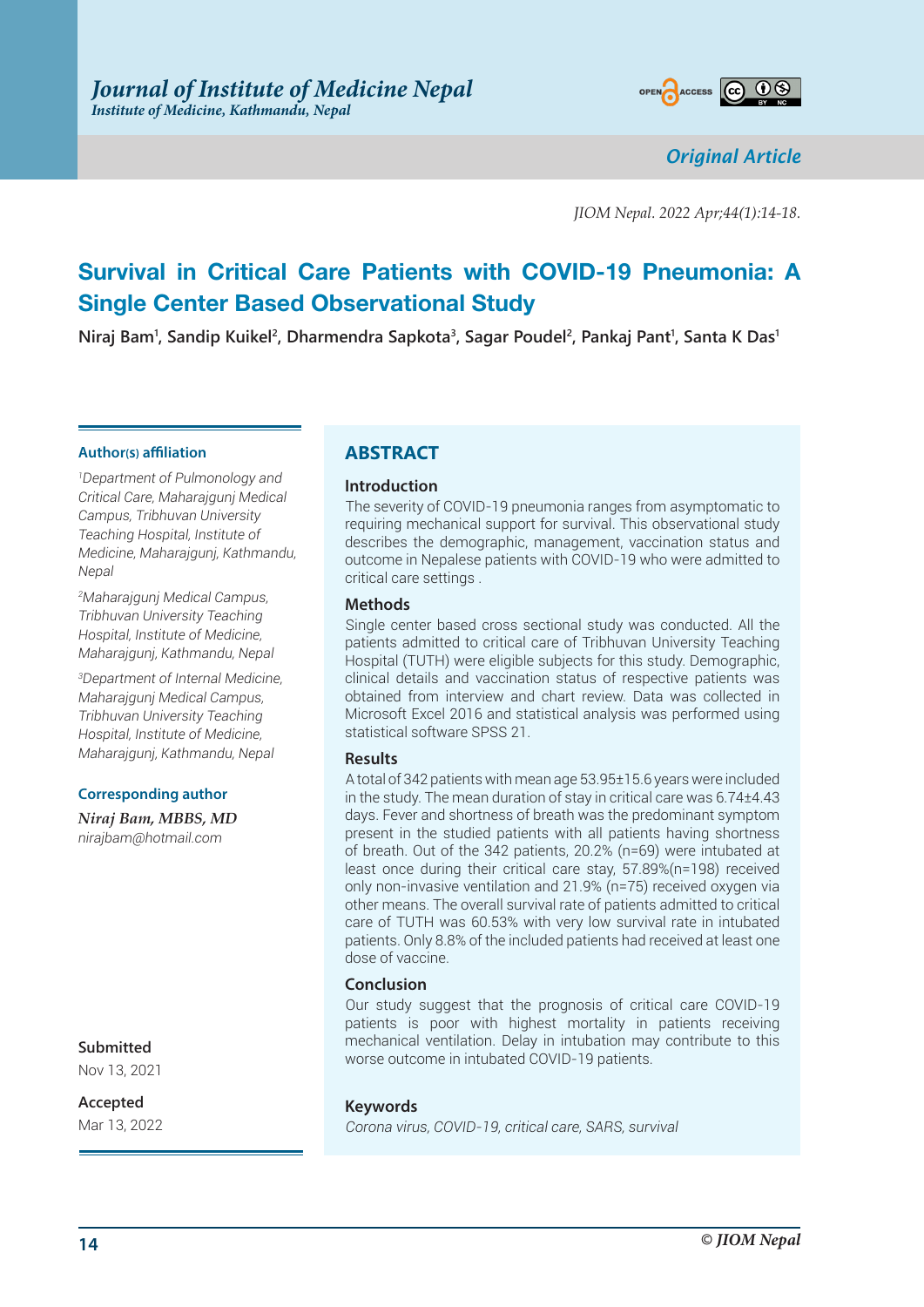## **INTRODUCTION**

After its first reported case in Wuhan China in<br>
pandemic by WHO, COVID-19 has been a<br>
panier cause of merbidity and mertality in people December 2019 and its declaration of global major cause of morbidity and mortality in people from around the world.<sup>1</sup> Caused by a respiratory virus SARS Corona Virus, COVID-19 mainly affects the respiratory system along with reported neurological, hematological and gastrointestinal involvement.2,3 The severity of disease range from asymptomatic with no symptoms to requiring mechanical support for survival. Reported data suggest that the percentage of COVID-19 patients requiring critical care resources for survival including intensive care units, non-invasive and invasive mechanical ventilation ranges is about 32%.4

Several studies have shown that patients admitted to critical care setting have poor outcome with or without mechanical ventilation. Data are limited in context of Nepal about the percentage of patients requiring critical care and the outcome in those patients. In this article we share our experience of critical care patients with COVID-19 admitted to various critical care settings of Tribhuvan University Teaching Hospital (TUTH). This observational study describes the demographic, management, vaccination status and outcome in Nepalese patients with COVID-19 who were admitted to critical care settings.

## **METHODS**

A single center observational study was carried out in one of the major COVID dedicated center (TUTH) of Nepal with high numbers of critical care beds after taking ethical clearance from Institutional Review Committee (IRC) of Institute of Medicine (IOM). All patients (18 years or more) admitted to critical care setting from 3rd May, 2021 to 13th July, 2021 were included in the study. Patients who were discharged on request or left against medical advice were excluded from the study.

First of all, all the laboratory diagnosed cases detected by RT-PCR for N-gene, ONF-gene and E-gene were labelled as COVID positive cases. TUTH followed the WHO protocol of COVID-19 clinical management in classifying the patients with COVID-19 as having mild, moderate, severe and critical disease.5 Patients with severe COVID-19 diseases were admitted and managed in critical care setting. Standard care protocol developed on the basis of WHO clinical management guidelines was used in the management and treatment of COVID-19 patients. Demographic data, vaccination status, need of invasive (IV) or noninvasive ventilation (NIV) was noted. Noninvasive ventilation was given by Continuous Positive Airway Pressure (CPAP) or Bilevel Positive Airway Pressure (BiPAP) according to the need of patient.

Patient admitted with diagnosis of COVID-19 pneumonia in critical care setting ↓

History, demographic profile, co-morbidities, vaccination status, need for invasive or non-invasive ventilation noted ↓ Length of stay or mortality recorded at the time of discharge

> ↓ Analysis

*Figure 1. Graphical outline of the study design and procedures*

All the patients were followed upto their discharge from critical care setting or their mortality inside the critical care setting. A graphical outline of the study design and procedures are shown in Figure 1.

All the data were collected in a self-made data collection Proforma sheet. The data collected was entered in Microsoft Excel (Ver. 2016) and statistical analysis was performed using IBM SPSS 21. The frequencies of patient demographics, co-morbidities, need of invasive ventilation and outcome was calculated. Also the outcome in patient receiving NIV and IV calculated and their vaccination status noted.

## **RESULTS**

A total of 342 patients were included in the study after excluding 10 cases of Leave Against Medical Advice (LAMA) and Discharge On Patient Request (DOPR). The mean age of the patients admitted in the critical care was 53.95±15.6 years and 41.8% of the patients were male. The mean duration of stay in critical care was 6.74±4.43 days ranging from 1 to 21 days. Fever and shortness of breath was the predominant symptom present in the studied patients with all patients having shortness of breath, 52.34% of the patients having fever, 14.79% having myalgia and 21.9% of the patients had other symptoms like loss of taste, gastrointestinal symptoms, and neurological symptoms (Table 1).

Hypertension (34.5%) was the most prevalent co-morbidities present in the patients followed by diabetes (33.9%), coronary artery disease (16.67%) and hypothyroidism (10.53%). Other comorbidities (29.2%) included chronic liver disease, hematological problems, chronic obstructive lung disease, Systemic Lupus Erythematosus and Chronic kidney disease.

Out of the 342 patients 20.2% (n=69) were intubated at least once during their critical care stay, 57.89%(n=198) received only non-invasive ventilation in the form of either CPAP or BIPAP and 21.9% (n=75) received oxygen via Face mask with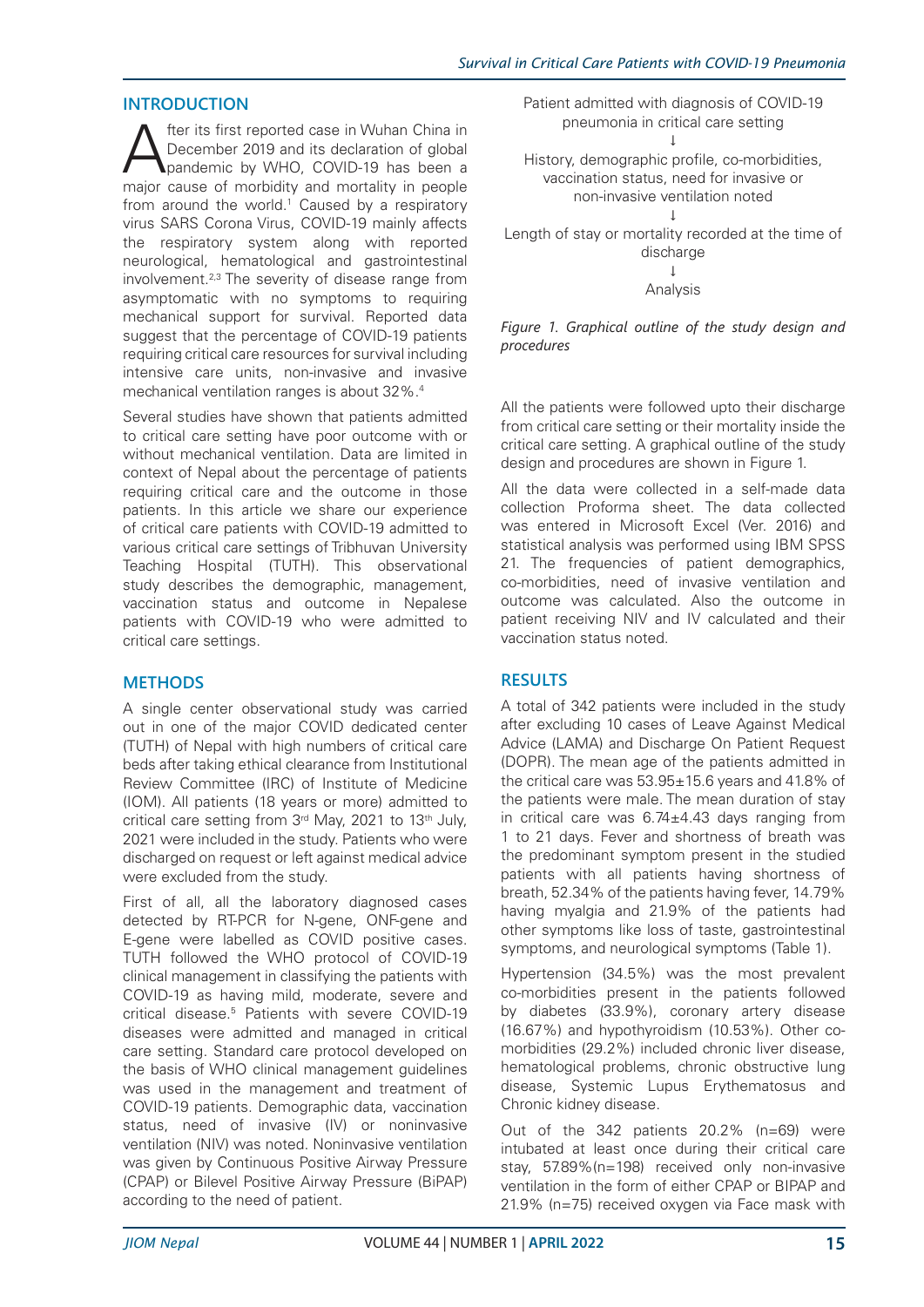| Table 1. Basic demographic profile and outcome of |  |
|---------------------------------------------------|--|
| patients in the study                             |  |

| <b>Characteristics</b>                                                                                                      | Number (%)                                                                       |
|-----------------------------------------------------------------------------------------------------------------------------|----------------------------------------------------------------------------------|
| Age<br>30 or less<br>31-40<br>41-50<br>51-60<br>61 and above                                                                | 23 (6.7)<br>50 (14.6)<br>70 (20.46)<br>86 (25.14)<br>113 (33)                    |
| Address<br>Inside Kathmandu valley<br>Out of Kathmandu valley                                                               | 310 (90.65)<br>32 (9.35)                                                         |
| Symptoms<br>Fever<br>Shortness of breath<br>Myalgia<br>Others                                                               | 179 (52.34)<br>342 (100)<br>54 (15.79)<br>75 (21.93)                             |
| Comorbidities<br>Hypertension<br><b>Diabetes</b><br>Coronary artery disease<br>Hypothyroidism<br>Others<br>No comorbidities | 118 (34.5)<br>116 (33.9)<br>57 (16.67)<br>36 (10.53)<br>100 (29.2)<br>124 (36.2) |
| Mode of ventilation<br>Noninvasive ventilation<br>Invasive ventilation<br>Oxygen via NRM or HFNC                            | 198 (57.89)<br>69 (20.2)<br>75 (21.9)                                            |
| Vaccination status<br>Vaccinated<br>Non Vaccinated                                                                          | 30(8.8)<br>312 (91.2)                                                            |
| Outcome<br>Step down to general ward<br>Mortality                                                                           | 207 (60.53)<br>135 (39.47)                                                       |

reservoir (NRM) or High flow nasal cannula (HFNC). The overall survival rate of patients admitted to critical care of TUTH was 60.53% with very low survival rate in intubated patients.

The survival rate in patient in critical care setting with non-invasive ventilation was 70.2% (n=139) and in patients receiving oxygen via NRM and HFNC was 88% (n=60). However, only 8.7% (n-=6) of the patients receiving invasive ventilation were extubated and stepped down from critical care into COVID care ward. Out of the 69 patients receiving invasive ventilation, 21.7% (n=15) died on the day of intubation. Only 8.8% of the patients had received one or more dose of vaccine and only 4% of the patients had completed the then recommended doses of vaccination against COVID-19 (two jabs for Covishield and Verocell and one jab for Jansen). The basic demographic, vaccination status and outcome of patients included in the study is given in Table 1.

# **DISCUSSION**

The study population in our study was mostly of more than 60 years and from inside of the valley (including Kathmandu, Lalitpur and Bhaktapur). Majority of the patients had fever and shortness of breath as their symptoms, and diabetes and hypertension as co-morbidities. Our study showed low survival in patients admitted to critical care setting. The lowest recovery rate was seen in patients receiving invasive ventilation and 21.7% of those patients not surviving the day of intubation.

Our study showed the highest number of patients with shortness of breath as their symptoms when they were admitted to critical care setting followed by fever and myalgia. Other symptoms included gastrointestinal, neurological and nonspecific such as loss of taste and smell. This finding is similar to that summarized findings in other studies.<sup>6</sup> Hypertension was the most common co-morbidities followed by diabetes, coronary artery disease and hypothyroidism. Given the high prevalence of these non-communicable diseases (44.2% prevalence of Hypertension<sup>7</sup>, 8.4% of type 2 diabetes<sup>8</sup>), the findings are justifiable. Up to the conduction of the study, vaccines were not readily available and were only given to health care workers, general persons with age 65 or more, personnel involved in government services and public security. The findings of small percentage of patients with full dose of vaccination is justified by this reason. Vaccination status may have contributed to the poor outcome in the study population as a small percentage of the study patient had received full doses of vaccination against COVID-19. This statement is backed up by the findings in different studies comparing outcome of COVID-19 patients with vaccination and without vaccination.<sup>9,10</sup>

Results of our study were comparable, but the outcomes were worse than reported in other studies. A study by Oliveira et al in Florida showed overall ICU mortality of 19.8% and 23.8% in patients receiving MV.11 Different studies from the United States reported mortality in ICU due to COVID-19 to be 20–62%.<sup>12</sup> A systematic review done by Quah et al have summarized the outcome of ICU COVID-19 patients from different countries. It reported the overall ICU mortality in patients with COVID-19 to be 37.7% in China, 25.6% in Italy, 23.6% in USA, 29.2% in Spain and 8% in UK. The mean pooled prevalence of ICU mortality was 25.7% with highest mortality in patients receiving invasive ventilation (34.8%).<sup>13</sup> In contrast to the outcome of invasive ventilation, the outcomes of non-invasive ventilation were shown to be far better by our study. This finding was similar to a meta-analysis done by taking studies all round the world by Quah et al. in which the mortality rate in noninvasive ventilation and HFNC combined was only 3.7%.13 HFNC was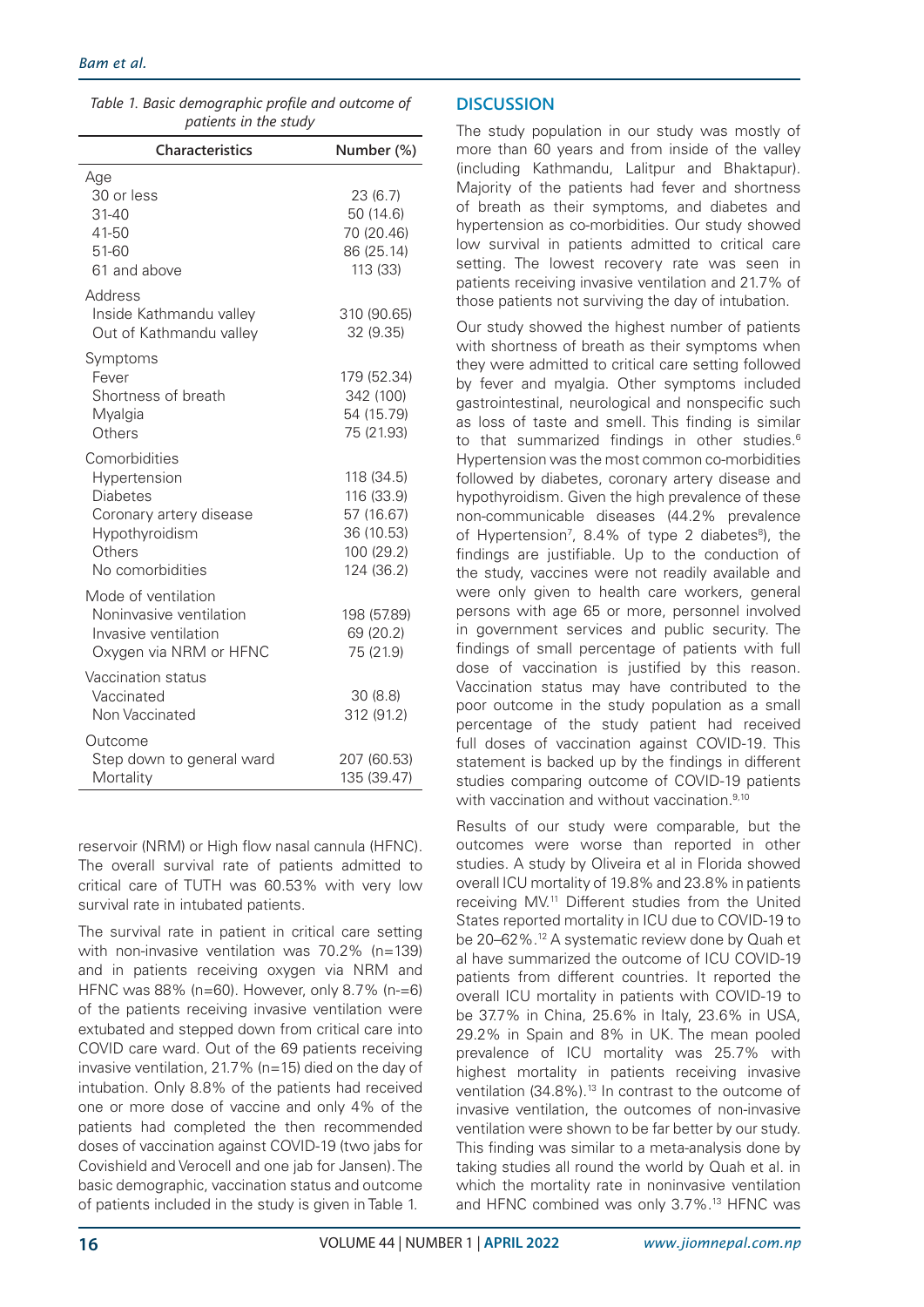rarely used in our center due to low pressure of oxygen supply.

In our experience, there were more asymptomatic patients followed by patients who experienced mild to moderate symptoms. Patients who required critical care were minimum. With the origin of second wave, there was change in pattern of severity in patients with COVID-19 as the percentage of critical care patients were high and our center had to upgrade the critical care settings. The seven bedded ICU dedicated to COVID patients was not enough. Eventually, 56 beds were either added or critical care setting not dedicated to COVID patients were made available for COVID patients. This made a total of 63 critical care beds dedicated to management of COVID-19 patients. The then seven bedded ICU was upgraded to 20 bedded ICU by adding ICU beds with or without ventilators. Although the facilities were upgraded and number of ICU beds increased, there were never enough (especially in the beginning of the second wave) to accommodate all patients requiring intensive care because of large number of COVID-19 cases. Also patients requiring invasive ventilation were intubated only once the ventilators were available which contributed to poor outcome in patients with invasive ventilation. This delay in intubation and invasive mechanical ventilation may contribute to hypoxic brain injury and poorer outcome in intubated patients of our study. Some reports also suggest that delayed intubation highly impacts the outcome in patients with COVID-19.14 However, a systematic review and meta-analysis by Papoutsi et al concluded that timing of intubation may have no effect on mortality and morbidity of critically ill patients with COVID-19.15 This poor outcome may also be explained by the fact that Acute respiratory distress syndrome (ARDS) caused by COVID-19 was different than typical ARDS. Because of this fact, mechanical ventilation may not have been effective in reducing the lung injury.16

We followed a strict protocol for investigation and management of COVID-19 patients. All patients requiring oxygen therapy and diagnosed as moderate to severe and critical pneumonia were admitted. Patients diagnosed with severe COVID-19 pneumonia or with ARDS as critical COVID-19 pneumonia and requiring NIV or IV were admitted in the critical care setting. Baseline investigations including complete and differential leukocyte count, renal and liver function test, prothrombin time, international normalized ratio, chest X-ray and ABG was done on first day of admission. Other investigations included inflammatory markers such as ferritin, C- reactive protein (CRP), procalcitonin and coagulation profile (assessed by measuring D-dimers). If both procalcitonin and CRP were positive, bacterial infection source were searched

and blood culture was sent. If CRP was positive and Procalcitonin negative, the patient was considered for therapy with Tocilizumab (this statement is true for later stages of this study as Tocilizumab was considered after some studies showed its potential efficacy in managing COVID-19 patients<sup>17</sup>). However, most patients qualifying the criteria to start tocilizumab did not receive it because of the cost factor. Mode of ventilation was decided clinically on the basis of oxygen saturation, respiratory effort. Awake proning method was implemented in all patients. We did not use Remdesivir or convalescent plasma therapy routinely. Patients with stay in COVID critical care setting of more than 21 days were shifted to non COVID ICU and managed accordingly.

This report reports the demographic profile, comorbidities, vaccination status and outcome of patients with severe and critical COVID-19 pneumonia. This helped us understand shortness of breath as the most common symptoms, hypertension as the most common co-morbidity poor outcome in intubated patient and potential role of vaccination in improving outcome in critical care patients with COVID-19. However, this study has some several limitations. This was a cross-sectional study conducted at a single center so the findings of the study may not be generalized. Also this being study conducted in a center with one of the most sophisticated ICU setup, these findings may not be generalized to other centers of Nepal with less infrastructure and lack of skilled manpower. No follow-up after discharge was performed and if a patient was re-admitted to ICU after step down, the authors would not know. Laboratory investigation values, different factors that may influence the outcome in critical care patients is not taken into consideration and just mere outcome data sought.

## **CONCLUSION**

Our study reports the outcome of critical care patients with COVID-19 in Nepal. Our study suggest that the prognosis of critical care COVID-19 patients is poor with highest mortality in patients receiving mechanical ventilation. Patient receiving invasive ventilation had highest mortality which may be due to delay in intubation. The poor outcome reported in the study can be due to low number of patients receiving recommended complete dosing of vaccination. The delay in ventilation may be contributing to high ventilation in those patients and this can be prevented by further increasing the facilities with ventilators and early intubation in patients with ARDS.

## **FINANCIAL SUPPORT**

The author(s) did not receive any financial support for the research and/or publication of this article.